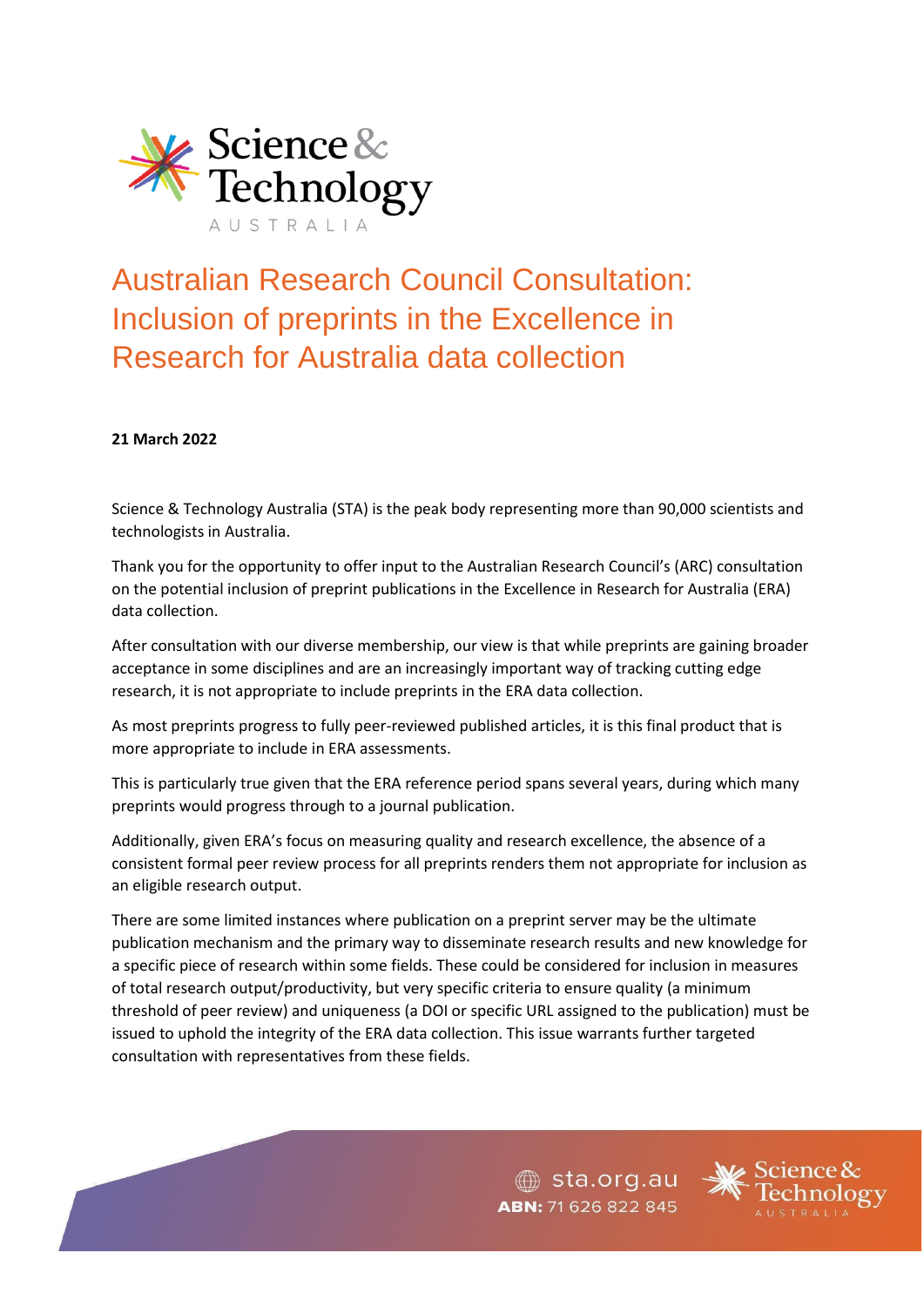## 1. Given ERA's focus on evaluating research excellence, is it appropriate to consider inclusion of preprints in ERA noting the issues with the indexation of preprints? *Yes/No. Please explain your answer.*

No.

While publishing research results and findings via preprints repositories is now largely accepted in some disciplines, this is not the case across all STEM disciplines – the majority of which still use traditional journals as the dominant medium for publishing research. The majority of preprints will also progress to a published, peer-reviewed journal article. Given ERA's focus on measuring research excellence, this published journal article is the appropriate item to include in the ERA assessment.

For some fields, publication in a preprint repository may be the ultimate publication mechanism and the primary way to disseminate research results and new knowledge. To measure total research output/productivity in these fields, inclusion of preprint publications could be considered – if publication via preprint servers has become the norm for a discipline, this should be reflected in the ERA assessment of that discipline. Inclusion of preprints as an eligible research output for specific 2 digit FoRs could be considered on a trial basis, comparing the results of assessments both with and without preprints included. To maintain the focus on research excellence, there would need to be very specific criteria to clearly identify which publications would be eligible, ensuring quality (a minimum threshold of peer review) and uniqueness (a DOI or specific URL assigned to the publication).

Our members have drawn a distinction between enabling researchers to cite preprints in proposed research under ARC grants schemes – which they strongly support and was the subject of research sector advocacy last year – and having preprints counted in ERA, which they do not support overall.

### 2. Is it appropriate to include preprints as an eligible research output type for citation analysis disciplines? Yes/No. Please explain your answer.

No.

Broadly speaking, citation analysis assessment should include fully peer-reviewed journal articles only.

As mentioned above, for specific 2-digit FoRs, it might be appropriate to include preprints which are themselves the final publication product – published on a preprint server with a unique DOI or URL, and that have undergone a minimum threshold of peer review. There would need to be very specific criteria to clearly identify which publications would be included in this instance, to ensure the quality of the output.

However, the ERA Guidelines explicitly state that citation analysis assessments will only take into account indexed journal articles, so without a significant change being made to the fundamental metrics used for ERA, preprints will not be eligible for citation analysis anyway. From a practical perspective, it does not seem worth the substantial effort it would require to report all preprints when they are already precluded from being included in citation analysis.